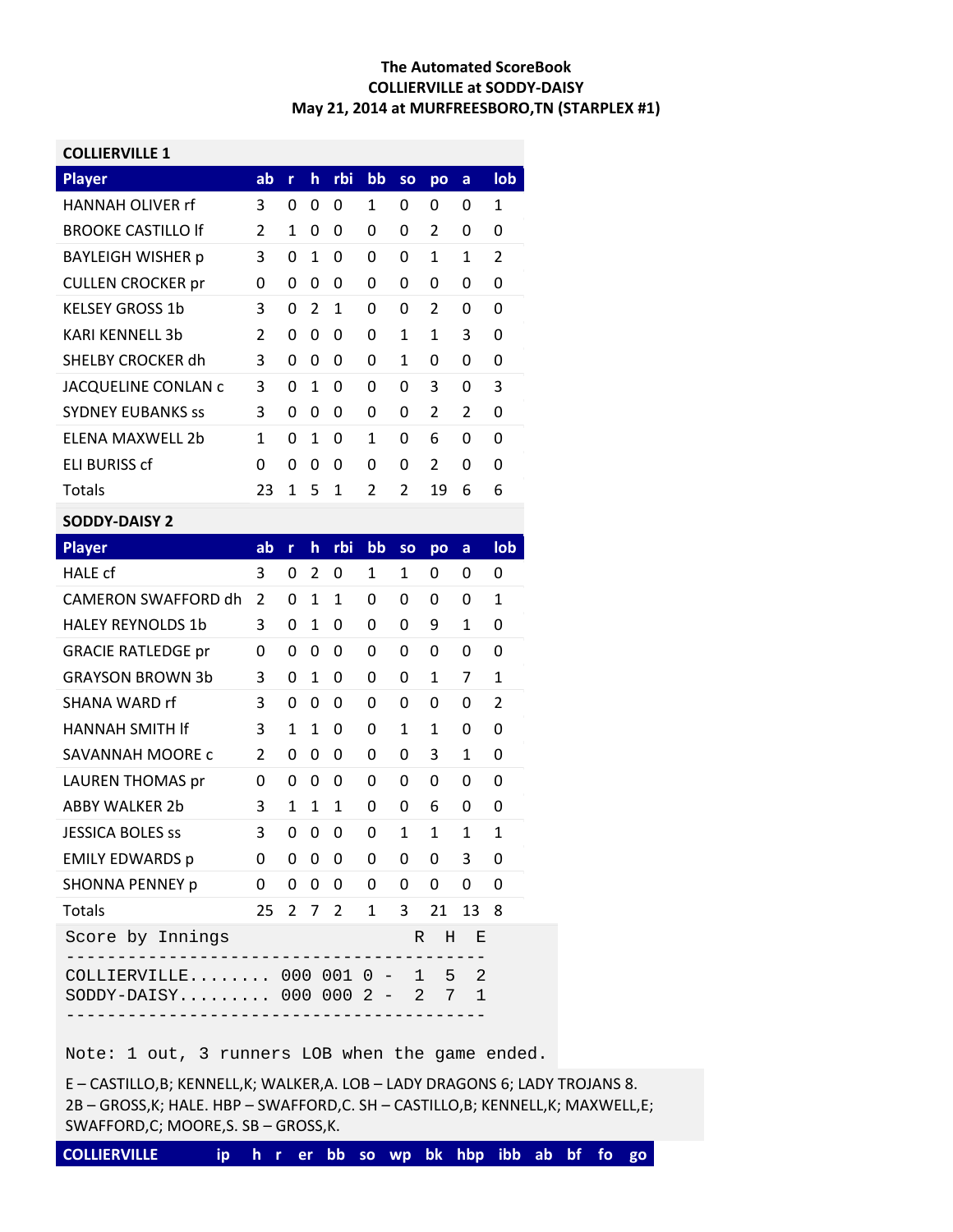| BAYLEIGH WISHER L 6.1 7 2 2 1 3 1 0                                                                                  |             |  |  |  |  |                |     |                | $\mathbf{1}$                        | $\overline{0}$ | 25 29 |         | 10 | - 5            |
|----------------------------------------------------------------------------------------------------------------------|-------------|--|--|--|--|----------------|-----|----------------|-------------------------------------|----------------|-------|---------|----|----------------|
| <b>SODDY-DAISY</b>                                                                                                   | ip.         |  |  |  |  |                |     |                | h r er bb so wp bk hbp ibb ab bf fo |                |       |         |    | go             |
| EMILY EDWARDS W                                                                                                      | 5.0 5 1 0 1 |  |  |  |  | $\overline{1}$ | - 0 | $\overline{0}$ | $\Omega$                            | 0              |       | 18 22 3 |    | -11            |
| <b>SHONNA PENNEY</b>                                                                                                 | 2.0 0 0 0 1 |  |  |  |  | 1 0            |     | $\overline{0}$ | 0                                   | 0              | 5.    | 6       | 2  | $\overline{2}$ |
| Win - EDWARDS, E. Loss - WISHER, B. Save - None.<br>WP - WISHER, B. HBP - by WISHER, B (SWAFFORD, C).<br>Umpires $-$ |             |  |  |  |  |                |     |                |                                     |                |       |         |    |                |
| Start: 12:30 Time: Attendance:<br>EDWARDS, E faced 3 batters in the 6th.                                             |             |  |  |  |  |                |     |                |                                     |                |       |         |    |                |

## **Play‐by‐Play**

## **The Automated ScoreBook COLLIERVILLE at SODDY‐DAISY May 21, 2014 at MURFREESBORO,TN (STARPLEX #1)**

COLLIERVILLE starters: 11/rf OLIVER,H; 6/lf CASTILLO,B; 7/p WISHER,B; 17/1b GROSS,K; 13/3b KENNELL,K; 16/dh CROCKER,S; 5/c CONLAN,J; 12/ss EUBANKS,S; 14/2b MAXWELL,E; 4/cf BURISS,E;

SODDY‐DAISY starters: 0/cf HALE; 11/dh SWAFFORD,C; 12/1b REYNOLDS,H; 18/3b BROWN,G; 16/rf WARD,S; 8/lf SMITH,H; 1/c MOORE,S; 10/2b WALKER,A; 23/ss BOLES,J; 3/p EDWARDS,E;

**COLLIERVILLE 1st –** OLIVER,H grounded out to 3b. CASTILLO,B out at first 3b to 2b. WISHER,B grounded out to p. *0 runs, 0 hits, 0 errors, 0 LOB.*

**SODDY‐DAISY 1st –** HALE walked. SWAFFORD,C out at first 3b to 2b, SAC; HALE advanced to second. REYNOLDS,H flied out to cf. BROWN,G lined out to ss. *0 runs, 0 hits, 0 errors, 1 LOB.*

**COLLIERVILLE 2nd –** GROSS,K doubled to right center. KENNELL,K out at first 3b to 2b, SAC; GROSS,K advanced to third. CROCKER,S struck out swinging. CONLAN,J grounded out to 3b. *0 runs, 1 hit, 0 errors, 1 LOB.*

**SODDY‐DAISY 2nd –** WARD,S popped up to p. SMITH,H struck out swinging. MOORE,S flied out to lf. *0 runs, 0 hits, 0 errors, 0 LOB.*

**COLLIERVILLE 3rd –** EUBANKS,S grounded out to p. MAXWELL,E singled to center field. OLIVER,H walked; MAXWELL, E advanced to second. CASTILLO, B out at first 1b to 2b, SAC; OLIVER, H advanced to second; MAXWELL,E advanced to third. WISHER,B grounded out to 1b unassisted. *0 runs, 1 hit, 0 errors, 2 LOB.*

**SODDY‐DAISY 3rd –** WALKER,A grounded out to ss. BOLES,J struck out swinging. HALE doubled to right center. HALE advanced to third on a wild pitch. SWAFFORD,C popped up to 2b. *0 runs, 1 hit, 0 errors, 1 LOB.*

**COLLIERVILLE 4th –** GROSS,K lined out to 1b. KENNELL,K grounded out to p. CROCKER,S grounded out to 3b. *0 runs, 0 hits, 0 errors, 0 LOB.*

**SODDY‐DAISY 4th –** REYNOLDS,H singled to right field. RATLEDGE,G pinch ran for REYNOLDS,H. BROWN,G popped up to 3b; RATLEDGE,G out at second 3b to 2b. WARD,S flied out to lf. *0 runs, 1 hit, 0 errors, 0 LOB.*

**COLLIERVILLE 5th –** REYNOLDS,H to 1b for RATLEDGE,G. CONLAN,J singled to left center. EUBANKS,S popped up to 3b. MAXWELL,E out at first 3b to 2b, SAC; CONLAN,J advanced to second. OLIVER,H popped up to 2b. *0 runs, 1 hit, 0 errors, 1 LOB.*

**SODDY‐DAISY 5th –** SMITH,H popped up to ss. MOORE,S reached on an error by lf, advanced to second. THOMAS,L pinch ran for MOORE,S. WALKER,A popped up to 2b. BOLES,J grounded out to 3b. *0 runs, 0 hits, 1 error, 1 LOB.*